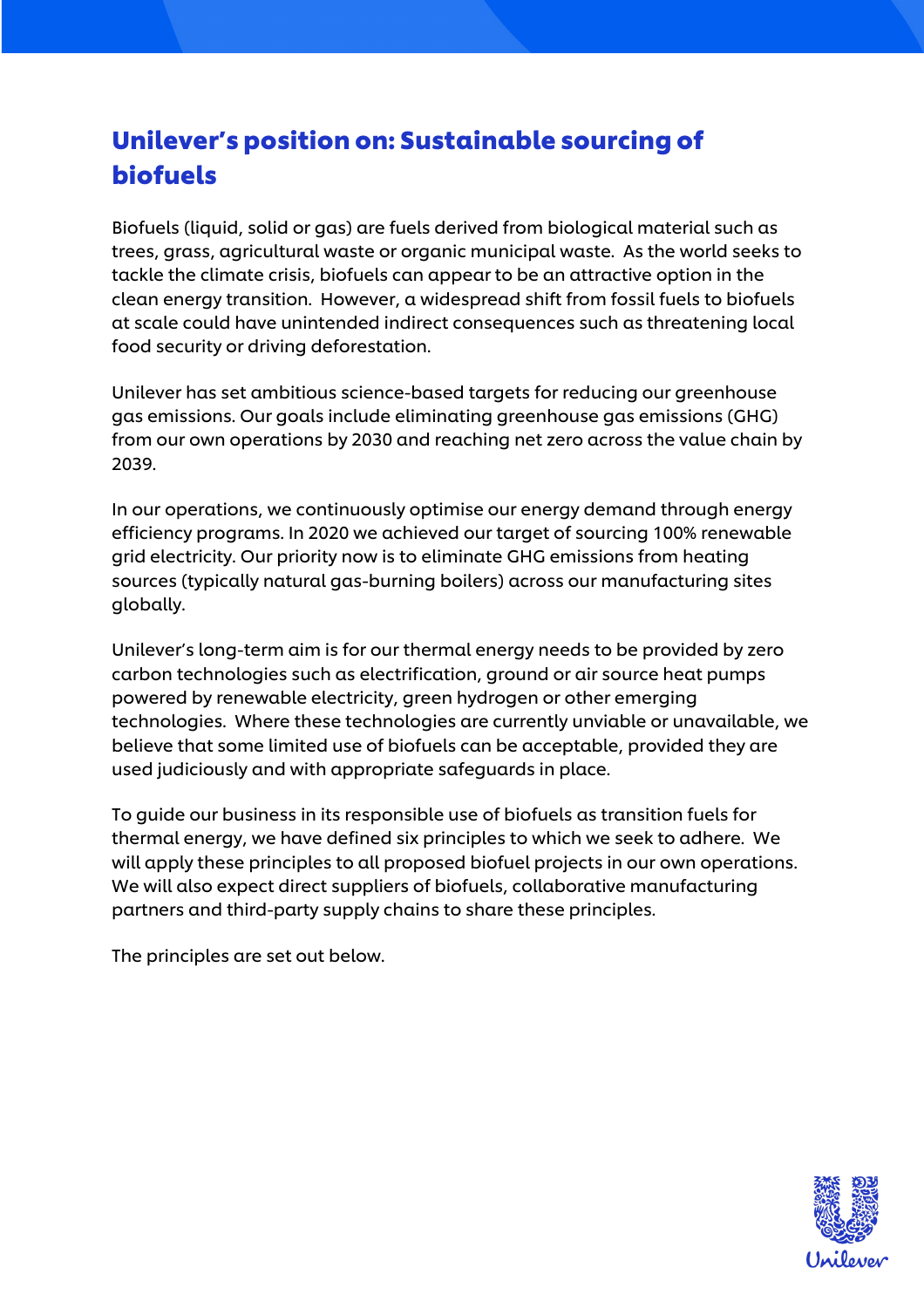# Unilever's Biofuel Principles

# Biofuels as a transition fuel for thermal energy

Unilever will primarily use biofuels as a transition fuel for thermal energy. We believe that biofuels ideally should not be used for power generation, which is better sourced from renewable power infrastructure, such as wind and solar. This ensures that overall demand for biofuels stays limited. In exceptional cases we may use biofuels in combined heat and power plants where electricity grid supplies are not stable or the carbon intensity of the biofuel for electricity from combined heat and power is lower than that of the corresponding local electricity grid.

# No Deforestation

Growing plants for biofuels should not lead to further deforestation. We believe that feedstock for biofuels should not be sourced when there is a material risk that the biogenic material might come from deforested land or converted natural ecosystems.

#### Local Sourcing

We believe that biofuels should be sourced locally, and that transcontinental trading and shipping must be avoided. Where biofuels are used, we aim to establish short transparent supply chains and source biogenic materials within the region where they are used. This increases the likelihood that the total lifecycle emissions of any biofuels are minimised.

# Food Security

Biofuel production should not threaten food security, distort local food prices or create economic hardship for local communities. Therefore, we will not source biofuels that are derived from crops for human consumption such as soybeans or rapeseed (except when mandated by national standards for blending biofuels into transport fuels). Instead, we will prioritise biofuels from wood and agricultural waste or from organic municipal waste, significantly limiting any food security impacts.

# Greenhouse Gas Savings

To maximise the reduction in CO2 emissions resulting from the switch from fossil fuels, we seek to only use the most efficient conversion technologies to turn locally sourced feedstocks into biofuels. Any use of biofuels should offer clear greenhouse gas savings across the entire lifecycle. This will ensure that any use of biofuel serves its overall purpose of reducing total GHG emissions to the atmosphere.